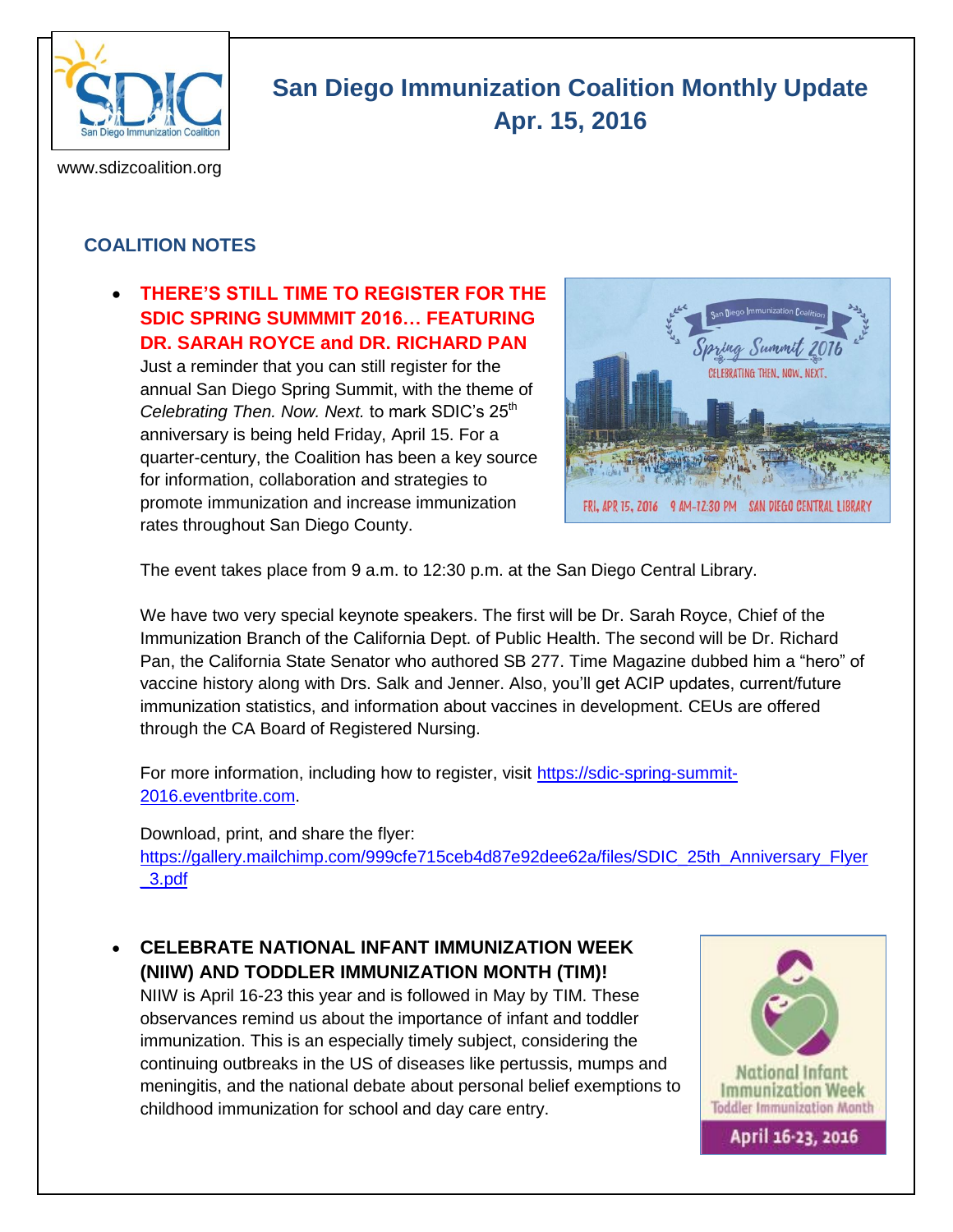Look for social media messages, a sample email message, a drop-in newsletter article, and a variety of promotional materials to be emailed out to partners soon. And visit the [County](http://www.sdiz.org/Home/NIIW-TIM-2016.html)  [Immunization Program's 2016](http://www.sdiz.org/Home/NIIW-TIM-2016.html) NIIW/TIM Web page for more information, links and downloadable resources.

#### **9-Year-Old Dies from Influenza**

According to this [County News Center story,](http://www.countynewscenter.com/news/9-year-old-dies-influenza) a 9-year-old boy with an underlying medical condition died late last month from influenza.

This is a sad reminder that there is still quite a bit of flu activity locally, and there is still time to get a flu shot if you haven't yet done so. The current vaccine is well-matched to the circulating flu virus strains and offers good protection.

Be Healthy, San Diego! Get flu vaccine.

More information about flu, flu vaccine and flu immunization is available on the [County Immunization Program website.](http://www.sdiz.org/Community/Features/Flu-2015-2016.html)



National Institute of Allergy and Infectious Diseases

**[INFLUENZA ACTIVITY IN THE COUNTY:](http://www.sandiegocounty.gov/content/dam/sdc/hhsa/programs/phs/documents/InfluenzaWatch.pdf)** The County of San Diego Health and Human Services Agency's Epidemiology and Immunization Services Branch (EISB), works with the local medical community to summarize influenza activity here in our

county. The weekly summary, called Influenza Watch, is available [here](http://www.sandiegocounty.gov/content/dam/sdc/hhsa/programs/phs/documents/InfluenzaWatch.pdf) or by clicking on the title link above.

 **The Next SDIC General Meeting is scheduled for Wednesday, June 1st .**  The next SDIC General Meeting is scheduled for Wednesday, June 1. Starting time is the same, 12:30 pm, and it will be held in the San Diego Room at the HHSA Rosecrans Health Services Complex (3851 Rosecrans St., San Diego). Mark your calendars and we'll see you there!

## **HEALTH CARE PROVIDER NEWS**

#### **Study: "Recent Outbreaks Linked to Skipped Vaccinations"**

According to The Vaccine TOP 5: March Media Coverage e-newsletter from the Vaccinate Your Family program, "Children who miss or delay childhood vaccinations without medical reason are contributing to outbreaks of measles and pertussis, according to an analysis published this month in the Journal of the American Medical Association (JAMA). The analysis reviewed 18 separate measles studies which detailed the 1,416 measles cases that have been recorded in the U.S. since 2000 - the year the disease was declared eliminated in the United States. Of the 970 cases in patients with detailed vaccine histories, researchers found nearly 60 percent (574 patients) were unvaccinated despite being eligible; and 405 of those cases had religious or philosophical reasons for vaccine refusal." [Read more at the Vaccinate Your Family website.](http://vaccinateyourfamily.org/news/story/new-jama-study-links-recent-outbreaks-to-skipped-vaccinations)

**Study: "Pertussis Vax Wanes, Even With Tdap Booster"**

According to an item in the *MedPage Today website (3/28/16)*, a study reported in the journal *Vaccine* concluded that, "Results suggest that an important pathway to achieving higher 3-dose HPV vaccine coverage is by increasing HPV vaccination series initiation through HCP talking to parents about the HPV vaccine, giving parents time to discuss the vaccine, and by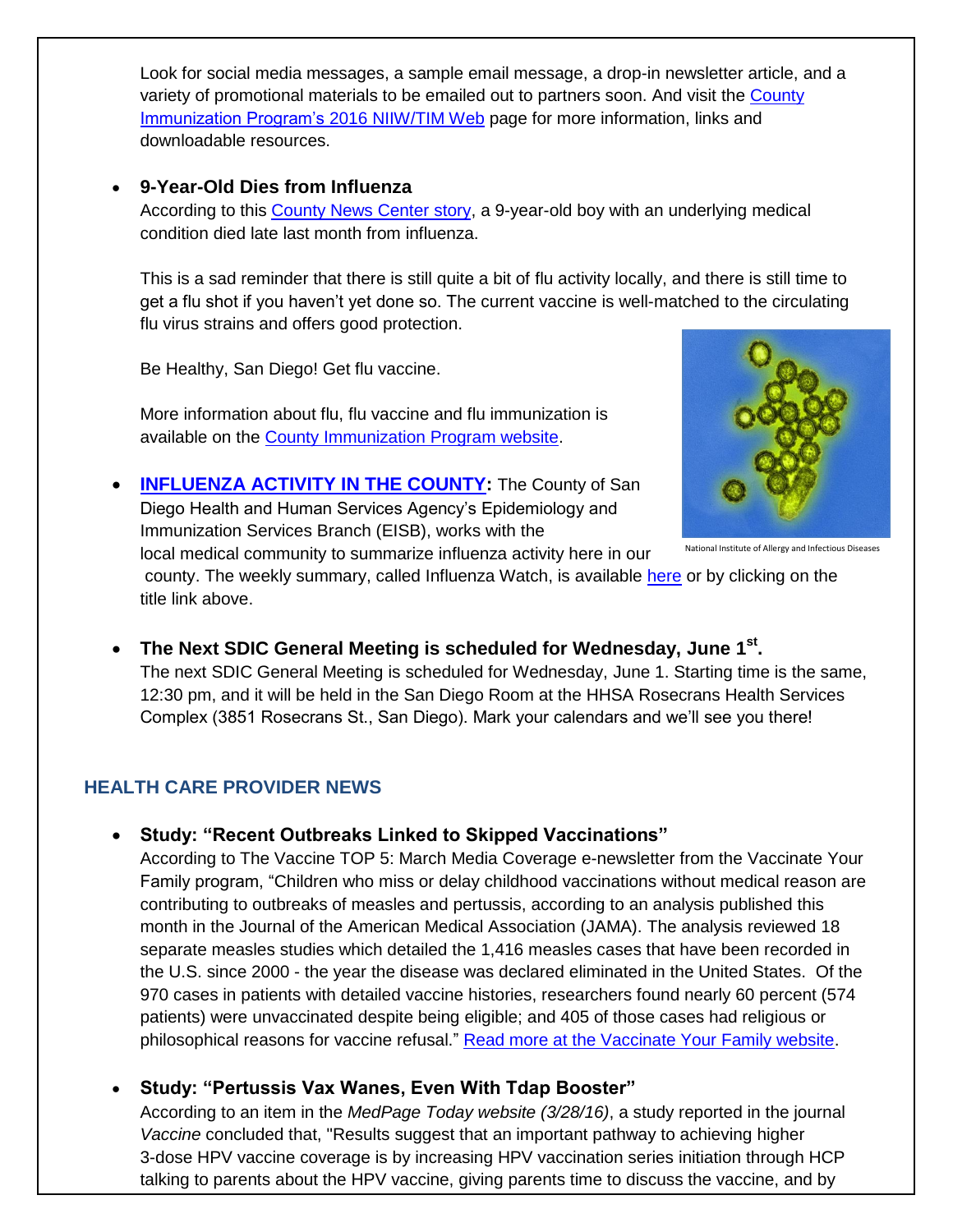making a strong recommendation for the HPV. Also, HPV vaccination series completion rates may be increased by eliminating missed opportunities to vaccinate against HPV and scheduling additional follow-up visits to administer missing HPV vaccine doses." [Read more at the](http://www.medpagetoday.com/Pediatrics/Vaccines/56988)  [MedPage website.](http://www.medpagetoday.com/Pediatrics/Vaccines/56988)

 **Optional Form To Document Medical Immunization Exemptions Available** Effective January 1, 2016, California no longer allows parents/guardians to submit personal belief exemption from vaccinations required for school and childcare.

Medical exemptions from vaccinations required for childcare and school entry are available, if appropriate. The California Immunization Coalition in collaboration with the American Academy of Pediatrics, California and the California Academy of Family Physicians have developed an optional form for use in documenting a medical exemption. Licensed physicians (MD, DO) may simply complete this form or provide a letter containing the same information to the parent/guardian. For more information and frequently asked questions about the new law go to [www.shotsforschool.org.](http://www.shotsforschool.org/)

#### **RESEARCH NEWS**

 **Study: "Infant Ear Infections Becoming Less Common" (in part because of pneumococcal conjugate vaccine)**

According to a story in US News and World Report, "Painful ear infections remain a scourge of childhood, but fewer American babies are getting them now compared with 20 years ago, new research shows... The new research found that 46 percent of babies followed during 2008 to 2014 had a middle ear infection by the time they were 1 year old. But while the infections were common, those rates were lower when compared against U.S. studies from the 1980s and '90s, the researchers added. The decline is not surprising, according to lead researcher Dr. Tasnee Chonmaitree, a professor of pediatrics at the University of Texas Medical Branch, in Galveston...That's in large part because of a vaccine that's been available in recent years: the pneumococcal conjugate vaccine, Chonmaitree said. The pneumococcal conjugate vaccine protects against several strains of pneumococcal bacteria, which can cause serious diseases like pneumonia, meningitis and bloodstream infections. Those bacteria are also one of the major causes of children's middle ear infections, Chonmaitree said. Read the article [here.](http://health.usnews.com/health-news/articles/2016-03-28/infant-ear-infections-)

#### **Study: "Two-dose varicella vaccine more effective than one dose"**

According to a story on the *Healio* website, "Recent findings published in Pediatrics suggested that the two-dose varicella vaccine was more effective than the single-dose vaccine. 'During the first 5 years after implementation of the two-dose varicella vaccination program, we found that two doses conferred significantly better protection against varicella disease from



community transmission among school-aged children compared with the one-dose regimen,' Dana Perella, MPH, surveillance coordinator at the Philadelphia Department of Public Health, and colleagues wrote. 'Our study provides more direct evidence of the protective effect of a twodose regimen of varicella vaccine for children.'" [Read more at the Healio website.](http://www.healio.com/pediatrics/vaccine-preventable-diseases/news/online/%7B1311f7b0-0c6c-4cc2-a69f-e5fec15f0ce5%7D/two-dose-)